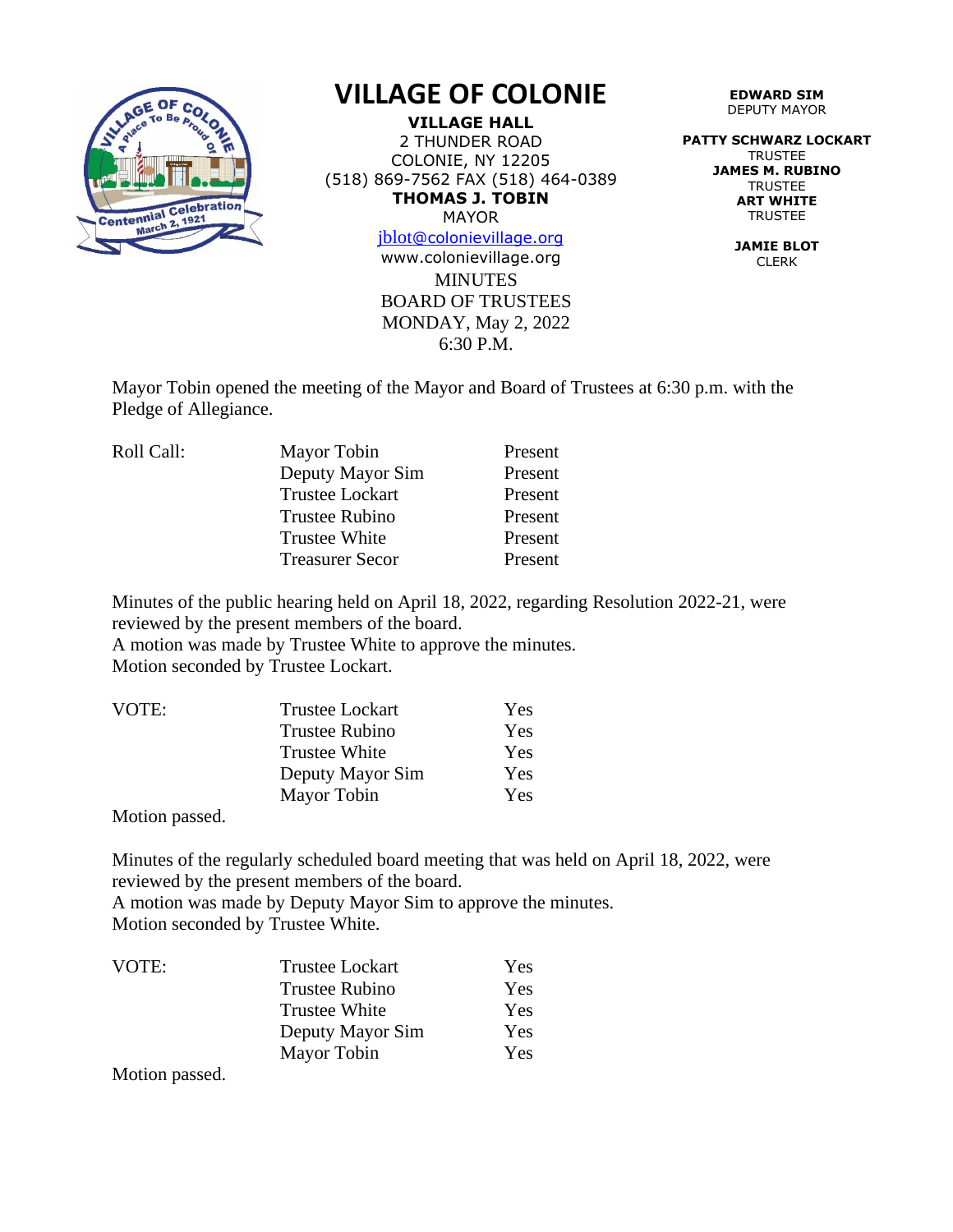Minutes of the Annual meeting that was held on April 4, 2022, were reviewed by the present members of the board. A motion was made by Trustee Rubino to approve the minutes. Motion seconded by Trustee White.

Motion passed.

A motion was made by Trustee Lockart to approve Resolution 2022-27 "Use of recreation facility- Albany County Board of Elections".

Motion seconded by Trustee White.

| VOTE: | <b>Trustee Lockart</b> | Yes |
|-------|------------------------|-----|
|       | <b>Trustee Rubino</b>  | Yes |
|       | <b>Trustee White</b>   | Yes |
|       | Deputy Mayor Sim       | Yes |
|       | Mayor Tobin            | Yes |
|       |                        |     |

Motion passed.

A motion was made by Trustee White to approve Resolution 2022-28 "Approval of Mauoral Appointments of Colonie Fire Department line officers". Motion seconded by Trustee Rubnio.

| VOTE: | <b>Trustee Lockart</b> | Yes |
|-------|------------------------|-----|
|       | <b>Trustee Rubino</b>  | Yes |
|       | <b>Trustee White</b>   | Yes |
|       | Deputy Mayor Sim       | Yes |
|       | Mayor Tobin            | Yes |
|       |                        |     |

Motion passed.

A motion was made by Deputy Mayor Sim to approve Resolution 2022-29 "Budget Transfer Request".

Motion seconded by Trustee White.

| <b>Trustee Lockart</b> | Yes |
|------------------------|-----|
| <b>Trustee Rubino</b>  | Yes |
| <b>Trustee White</b>   | Yes |
| Deputy Mayor Sim       | Yes |
| Mayor Tobin            | Yes |
|                        |     |

Motion passed.

A motion was made by Trustee Rubino to approve Resolution 2022-30 "Authorize the Mayor to Accept the CDBG-CV-GRANT". Motion seconded by Trustee White.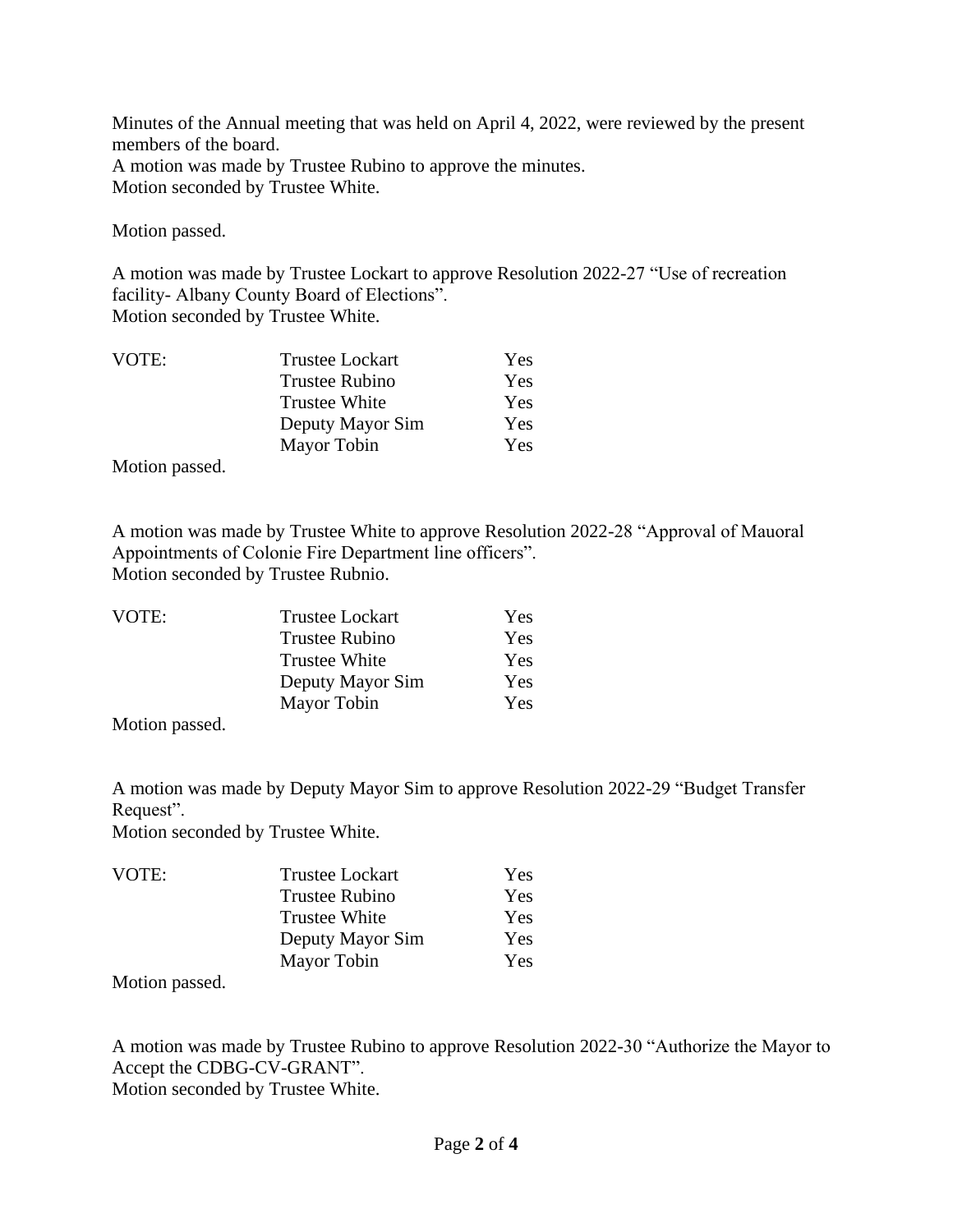| VOTE: | <b>Trustee Lockart</b> | Yes |
|-------|------------------------|-----|
|       | Trustee Rubino         | Yes |
|       | <b>Trustee White</b>   | Yes |
|       | Deputy Mayor Sim       | Yes |
|       | Mayor Tobin            | Yes |

Motion passed.

A motion was made by Trustee White to approve Resolution 2022-31 "Authorize the Mayor to Release RFQ for CDBG-CV-GRANT".

Motion seconded by Deputy Mayor Sim.

| VOTE:                     | <b>Trustee Lockart</b> | Yes |
|---------------------------|------------------------|-----|
|                           | <b>Trustee Rubino</b>  | Yes |
|                           | <b>Trustee White</b>   | Yes |
|                           | Deputy Mayor Sim       | Yes |
|                           | Mayor Tobin            | Yes |
| $\mathbf{X}$ $\mathbf{F}$ |                        |     |

Motion passed.

A motion was made by Trustee White to approve Resolution 2022-32 "Authorize the Mayor to Release RFQ for admin services for CDBG-CV-GRANT".

Motion seconded by Trustee Lockart.

| VOTE: | <b>Trustee Lockart</b> | Yes |
|-------|------------------------|-----|
|       | <b>Trustee Rubino</b>  | Yes |
|       | <b>Trustee White</b>   | Yes |
|       | Deputy Mayor Sim       | Yes |
|       | Mayor Tobin            | Yes |

Motion passed.

A motion was made by Deputy Mayor Sim to approve Resolution 2022-33 "Authorize the Mayor to Release RFQ for purchase and installation of the HVAC and bathrooms".

Motion seconded by Trustee White.

| VOTE: | <b>Trustee Lockart</b> | Yes |
|-------|------------------------|-----|
|       | <b>Trustee Rubino</b>  | Yes |
|       | <b>Trustee White</b>   | Yes |
|       | Deputy Mayor Sim       | Yes |
|       | Mayor Tobin            | Yes |